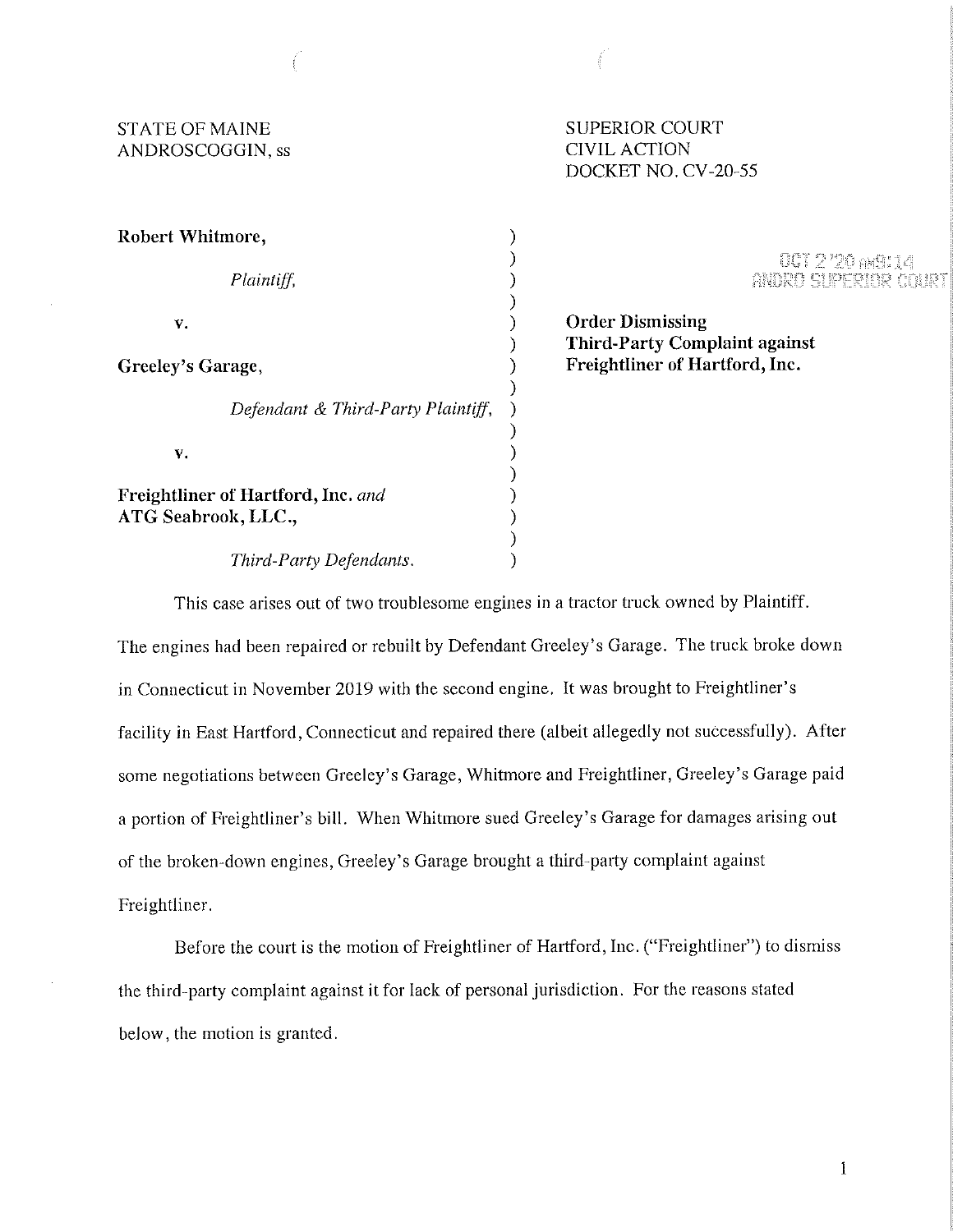There is no dispute that Freightliner is a Connecticut corporation with its principal place of business in East Hartford. It is not registered to do business in Maine, owns no property in Maine, has no office or other physical presence in Maine, and has no registered agent in Maine. The services it petformed were done in Connecticut. Plaintiff sought out Freightliner in Connecticut; Freightliner did not solicit him. Freightliner advertises in a regional paper in order to reach its Connecticut customers. That same regional edition circulates in Maine because both Maine and Connecticut are included in the Northeast Region for the paper. Less than 1% of Freightliner's total revenue is generated from individuals or entities who reside in or have a principal of business in Maine.

There were a number of emails and at least one telephone call between Greeley's Garage and Freightliner on November 8, 2019 regarding Whitmore's truck. Greeley's Garage reached agreement with Whitmore to pay for half of the repairs at Freightliner. As a result of these exchanges, Greeley's Garage made payment to Freightliner on November 19, 2019 for a portion of the cost of the repairs to Whitmore's truck.

The jurisdictional reach of Maine courts is coextensive with the permissible exercise of personal jurisdiction under the due process clause of the federal constitution. *Harriman v.* 

*Demoulas Supermarkets, Inc.,* 518 A.2d 1035, 1036 (Me. 1986); 14 M.R.S. § 704-A(l).

To decide that due process permits Maine's assertion of personal jurisdiction over Demoulas, we must affirmatively answer three questions:

(l) does the forum state have a legitimate interest in the subject matter of the action; (2) should the defendant by his conduct reasonably have anticipated litigation in the forum state; and (3) would the exercise of jurisdiction comport with "traditional notions of fair play and substantial justice"?

(2)

*Id.* The burden is on Greeley's Garage to satisfy the first two prongs of this test. Only once the it has done so done the burden shift to Freightliner to establish that the exercise of jurisdiction does

2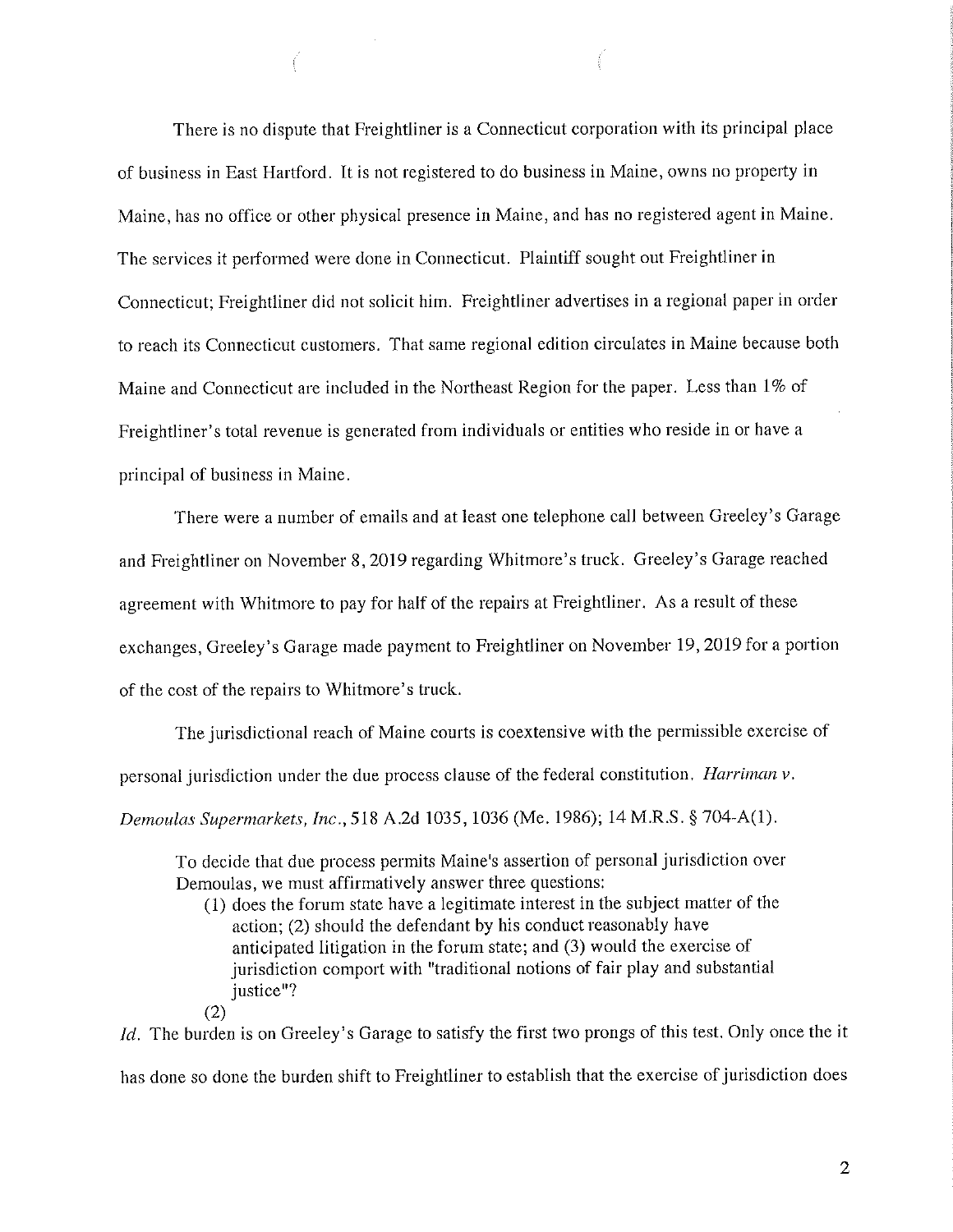not comport with traditional notions of fair play and substantial justice. *Murphy v. Keenan,* 667

A.2d 591,594 (Me. 1995).

Maine's Jong-arm statute lists a number of bases for asserting jurisdiction over a nonresident defendant. Those potentially relevant here include

A. The transaction of any business within this State; B. Doing or causing a tortious act to be done, or causing the consequences of a tortious act to occur within this State; [ orJ I. Maintain any other relation to the State or to persons or property which affords a basis for the exercise of jurisdiction by the courts of this State consistent with the Constitution of the United States.

14 M.R.S. § 704-A(2)(A), (B), (I). Greeley's Garage asserts that Freightliner meets the requirements for jurisdiction by advertising in the Northeast Region edition of a paper, communicating with Greeley's Garage, and accepting payment from Greeley's. The comt disagrees. Such actions do not constitute doing business in this state or committing a tortious act in this state.

The Law Court has long established that simply providing a Maine resident with a forum for redress against a nonresident is insufficient to establish a legitimate interest in the action. Rather, "an interest beyond mere citizenry is necessary, such as the protection of its industries, the safety of its workers, or the location of witnesses and creditors within its border." *Murphy,*  667 A.2d at 594. None of that is present here.

In addition, there is little about Freightliner's conduct that would lead to the exercise of jurisdiction. Freightliner did not purposefully direct any activities at Maine residents. Rather, there was a single transaction with Greeley's through interstate communications that occurred only because Whitmore's truck was towed to its Connecticut facility and he happened to be a Maine resident. Whether payment came from Whitmore or Greeley's Garage, that is insufficient to establish jurisdiction. *See Architectural Woodcraft Co. v. Read,* 464 A. 2d 210,213 (Me.

3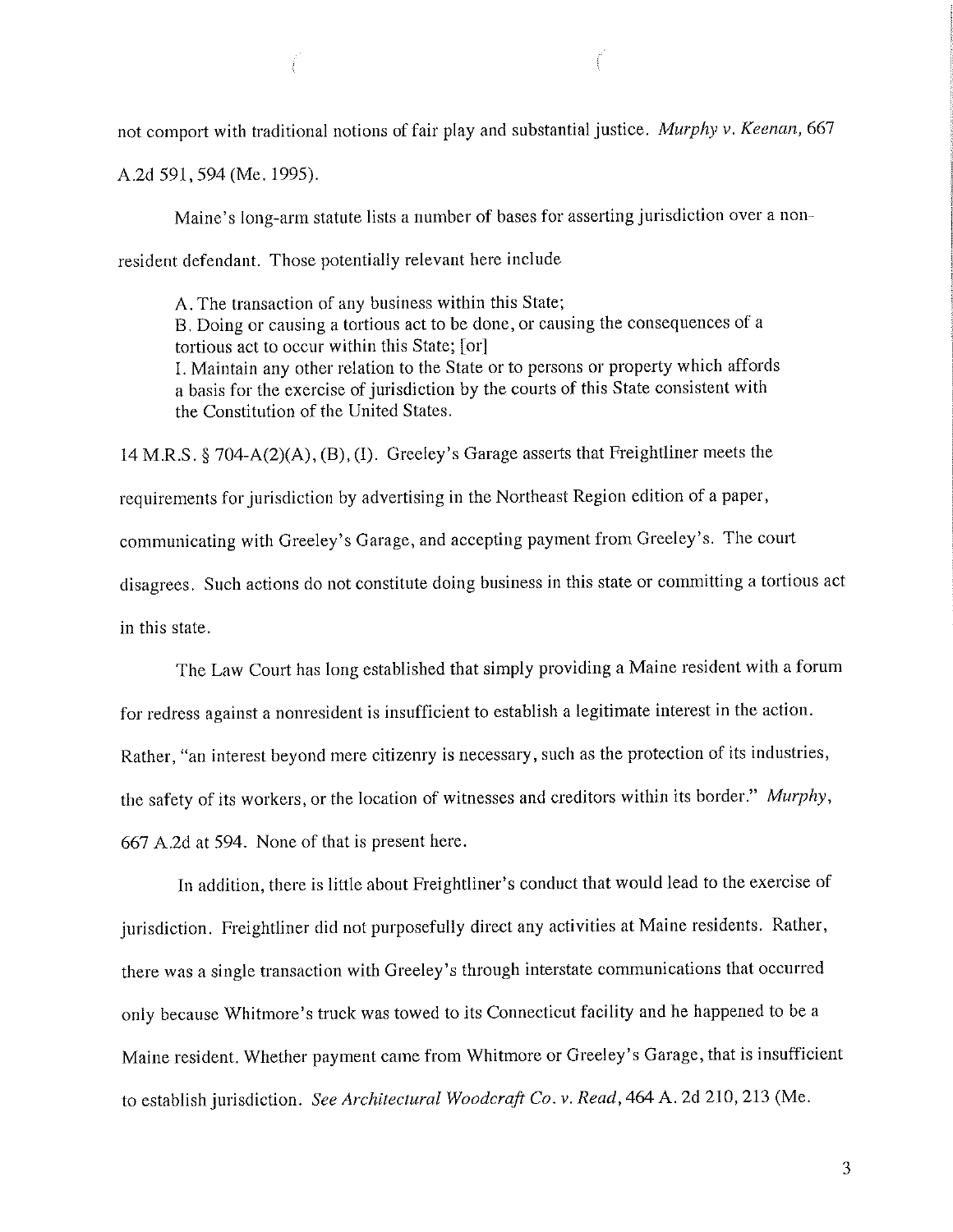1983) (No jurisdiction where non-resident Defendant ordered product from resident Plaintiff which was shipped to him in California).

In short, this court does not find that Maine has a legitimate interest in the subject matter of this action. This court also does not find that Maine Freightliner by its conduct reasonably should have anticipated litigation in Maine, nor does the exercise of jurisdiction comport with traditional notions of fair play and substantial justice. *Estate of Hoch v. Stifel*, 2011 ME 24 125; *Harriman,* 518 A.2d at 1036.

Therefore, the motion of Freightliner to dismiss the third-party complaint against it for lack of personal jurisdiction is granted. This Order may be incorporated on the docket of the case by reference pursuant to Me. R. Civ. P.  $79(a)$ .

 $Dated:$   $\frac{10}{11}$  20

Justice, Maine Superior Court